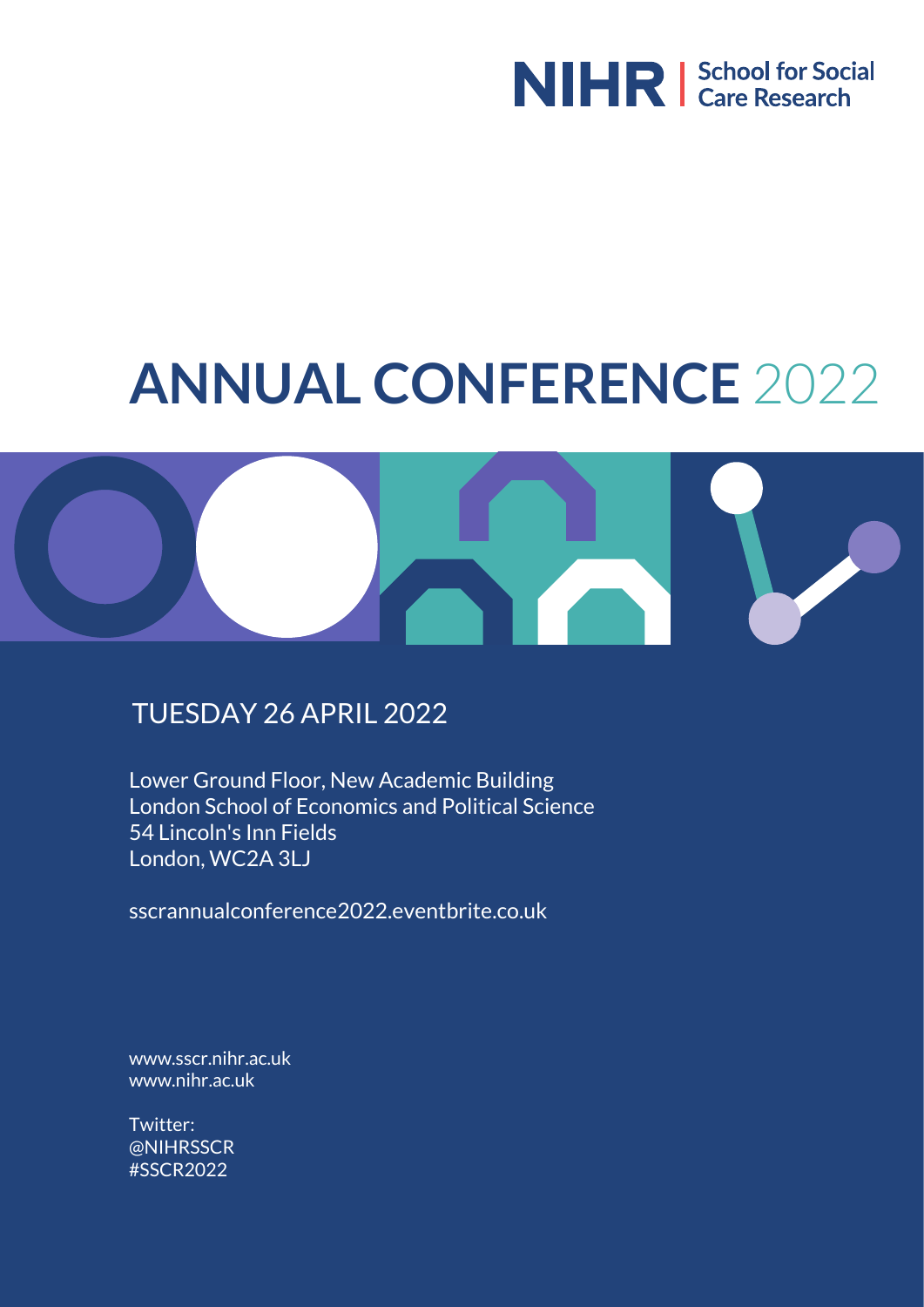## PROGRAMME

| 10.00                                  | Welcome<br>Martin Knapp, NIHR SSCR Director                                                                                                                              |
|----------------------------------------|--------------------------------------------------------------------------------------------------------------------------------------------------------------------------|
| 10.10                                  | NIHR and Social Care (pre-recorded)                                                                                                                                      |
|                                        | Lucy Chappell, National Institute for Health and Care Research                                                                                                           |
| 10.20                                  | Plenary: Title tbc                                                                                                                                                       |
|                                        | Mike Batley, Department of Health and Social Care                                                                                                                        |
| 10.45                                  | <b>Plenary: Social Care Talk</b>                                                                                                                                         |
|                                        | Sue Ziebland, University of Oxford                                                                                                                                       |
| 11.20                                  | <b>Break</b>                                                                                                                                                             |
| 11.50                                  | Looking to the future: perspectives from people who draw on<br>care and support                                                                                          |
|                                        | Anna Severwright, Social Care Futures                                                                                                                                    |
| 12.20                                  | Looking to the future: perspectives from the non-profit sector                                                                                                           |
|                                        | Liz Jones, National Care Forum                                                                                                                                           |
| 13.00                                  | Lunch                                                                                                                                                                    |
| 14.00                                  | <b>Parallel sessions</b>                                                                                                                                                 |
| Session 1<br><b>Focus on COVID</b>     | The operation of easements under the Coronavirus Act 2020 to England's Care Act 2014<br>Mary Baginsky, King's College London                                             |
|                                        | Exploring and understanding the lived experience in care homes for older people of<br>Infection risk and transmission during the COVID-19 pandemic<br>Kathleen Lane, UEA |
|                                        | Employing personal assistants during the Covid-19 pandemic<br>Kritika Samsi, King's College London                                                                       |
| Session 2<br>Focus on mental<br>health | Interpreter-mediated Mental Health Act assessments: the INforMHAA study<br>Alys Young, University of Manchester                                                          |
|                                        | Avoidable harm in mental health social care (AHMHSoC) study<br>Sarah Carr and Georgie Hudson, King's College London                                                      |
|                                        | Supporting social inclusion for people with serious mental illness living in supported<br>housing<br>Brynmor Lloyd-Evans and Sharon Eager, University College London     |
|                                        |                                                                                                                                                                          |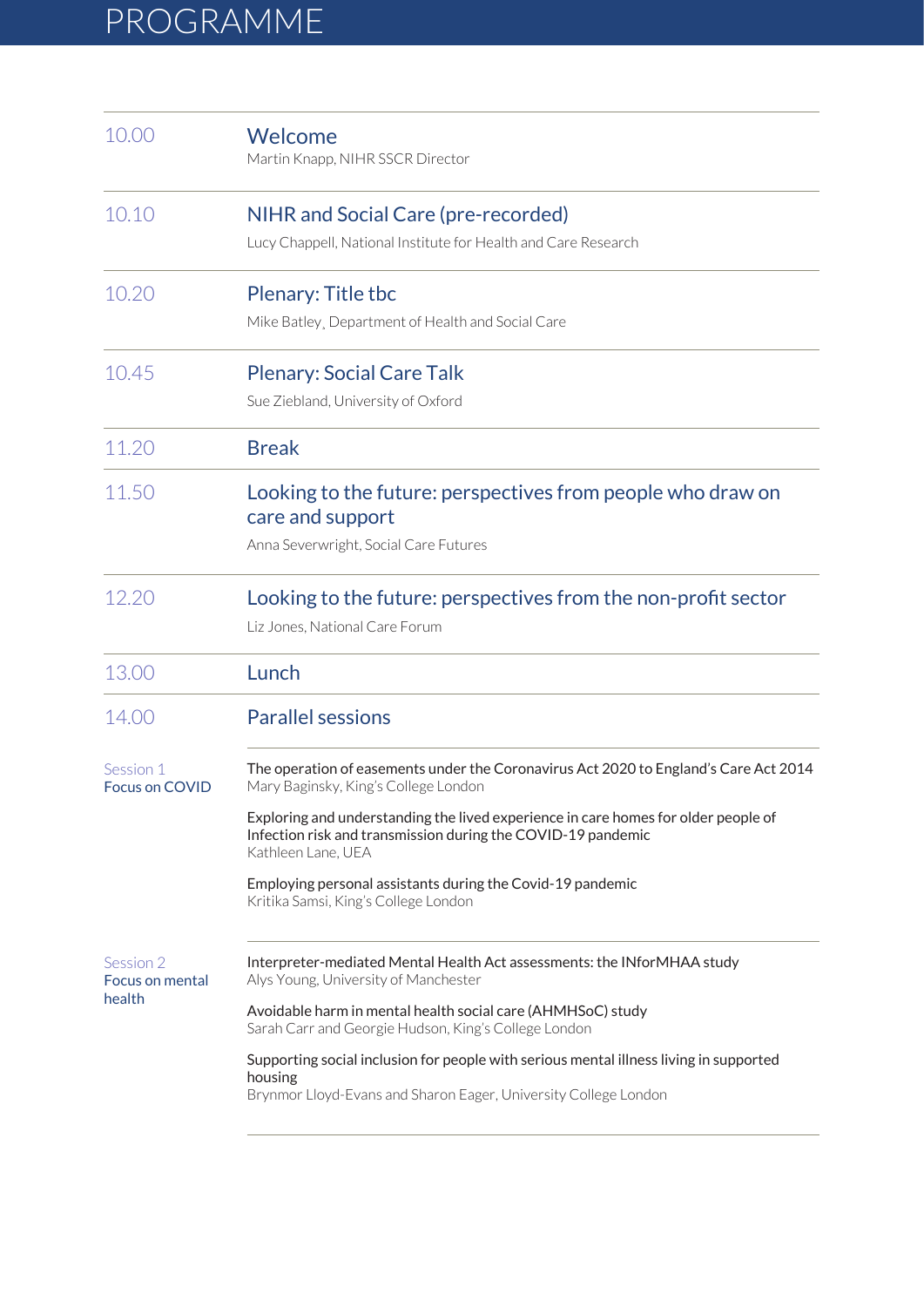## PROGRAMME

| Session 3<br>Focus on carers              | The dyadic wider impact of social care: support for older carers and the people they care<br>for<br>Stacey Rand, University of Kent                                              |
|-------------------------------------------|----------------------------------------------------------------------------------------------------------------------------------------------------------------------------------|
|                                           | Section 17 leave: supporting unpaid carers<br>Martin Webber, University of York                                                                                                  |
|                                           | Use of ICT by carers of people living with dementia<br>Derek King, London School of Economics and Political Science                                                              |
| Session 4<br>Focus on care and<br>support | Using Situational Judgement Tests to recruit a person-centred workforcee<br>Mark Wilberforce, University of York                                                                 |
|                                           | Improving experiences regarding the use of digital technologies in interactions between<br>service users and social workers in adult services<br>Beaki Meakin, Shaping Our Lives |
|                                           | Combining asset-based innovations to deliver whole system change within adult services<br>Jerry Tew, University of Birmingham                                                    |
| 15.15                                     | <b>Break</b>                                                                                                                                                                     |
| 15.30                                     | <b>Discussion sessions:</b><br>Addressing challenges in social care through research                                                                                             |
| Session 1                                 | Focus on home and housing                                                                                                                                                        |
| Session 2                                 | Supporting people with learning disabilities                                                                                                                                     |
| Session 3                                 | Identifying and resourcing care needs                                                                                                                                            |
| 16.30                                     | Close                                                                                                                                                                            |